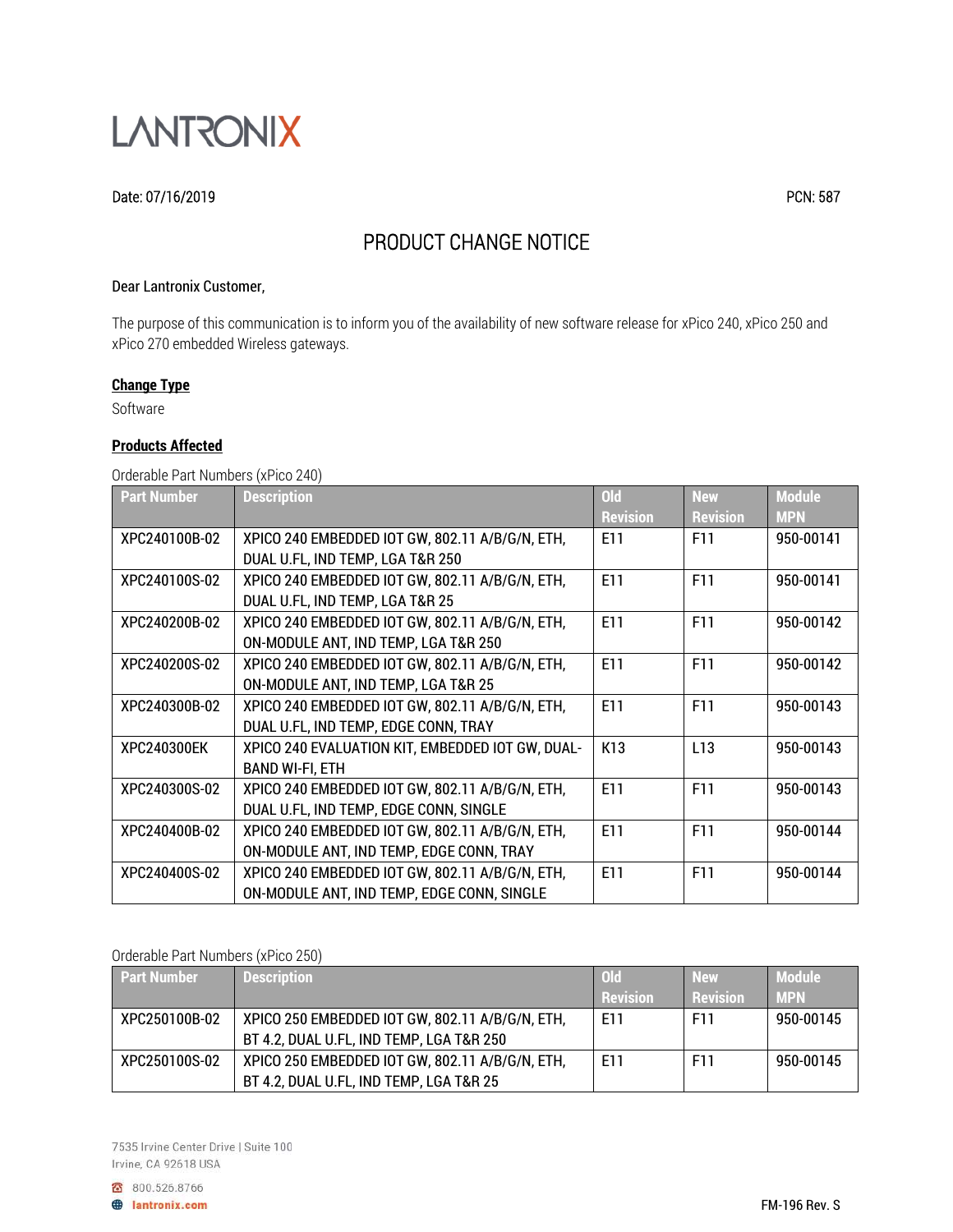| XPC250300B-02 | XPICO 250 EMBEDDED IOT GW, 802.11 A/B/G/N, ETH, | E11             | F11             | 950-00146 |
|---------------|-------------------------------------------------|-----------------|-----------------|-----------|
|               | BT 4.2, DUAL U.FL, IND TEMP, EDGE CONN, TRAY    |                 |                 |           |
| XPC250300EK   | XPICO 250, EVALUATION KIT, EMBEDDED IOT GW,     | K <sub>13</sub> | L <sub>13</sub> | 950-00146 |
|               | DUAL-BAND WI-FI, ETH, BT 4.2                    |                 |                 |           |
| XPC250300S-02 | XPICO 250 EMBEDDED IOT GW, 802.11 A/B/G/N, ETH, | F11             | F <sub>11</sub> | 950-00146 |
|               | BT 4.2, DUAL U.FL, IND TEMP, EDGE CONN, SINGLE  |                 |                 |           |

Orderable Part Numbers (xPico 270)

| <b>Part Number</b> | <b>Description</b>                               | <b>Old</b>      | <b>New</b>      | <b>Module</b> |
|--------------------|--------------------------------------------------|-----------------|-----------------|---------------|
|                    |                                                  | <b>Revision</b> | <b>Revision</b> | <b>MPN</b>    |
| XPC270100B         | XPICO 270 EMBEDDED IOT GW, 802.11 A/B/G/N/AC WI- | <b>B11</b>      | C11             | 950-00165     |
|                    | FI, ETH, BT, DUAL U.FL, IND TEMP, LGA, T&R 250   |                 |                 |               |
| XPC270100S         | XPICO 270 EMBEDDED IOT GW, 802.11 A/B/G/N/AC WI- | <b>B11</b>      | C <sub>11</sub> | 950-00165     |
|                    | FI, ETH, BT, DUAL U.FL, IND TEMP, LGA, T&R 25    |                 |                 |               |
| XPC270300B         | XPICO 270 EMBEDDED IOT GW, 802.11 A/B/G/N/AC WI- | <b>B11</b>      | C <sub>11</sub> | 950-00164     |
|                    | FI, ETH, BT, DUAL U.FL, IND TEMP, EDGE, TRAY     |                 |                 |               |
| XPC270300EK        | XPICO 270 EVALUATION KIT, EMBEDDED IOT GW,       | <b>B11</b>      | C11             | 950-00164     |
|                    | 802.11 A/B/G/N/AC WI-FI, ETH, BT, DUAL U.FL      |                 |                 |               |
| XPC270300S         | XPICO 270 EMBEDDED IOT GW, 802.11 A/B/G/N/AC WI- | <b>B11</b>      | C <sub>11</sub> | 950-00164     |
|                    | FI, ETH, BT, DUAL U.FL, IND TEMP, EDGE, SINGLE   |                 |                 |               |

Module Manufacturing Part Numbers (indicated on unit label)

| <b>Unit Name (MPN)</b> | <b>Old Revision</b> | New Revision    |
|------------------------|---------------------|-----------------|
| 950-00141              | E11                 | F11             |
| 950-00142              | E11                 | F11             |
| 950-00143              | E11                 | F11             |
| 950-00144              | E11                 | F <sub>11</sub> |
| 950-00145              | E11                 | F11             |
| 950-00146              | E11                 | F <sub>11</sub> |
| 950-00164              | <b>B11</b>          | C <sub>11</sub> |
| 950-00165              | <b>B11</b>          | C <sub>11</sub> |

## **Description and Extent of Change**

Lantronix is pleased to announce the availability of new firmware release 3.4.0.0R14 for xPico 240, xPico 250 and xPico 270 line of embedded Wi-Fi gateways.

Refer to the release notes for a complete list of features and bug fixes.

### **Effect of Change on Fit, Form, Function, Quality, or Reliability**

Functional changes as noted on release notes.

For customers that would like to take advantage of the new capabilities immediately, the new firmware, associated release notes and upgrade instructions are available for download from our website, http://www.lantronix.com/support/downloads.

800.526.8766

**A** lantronix.com